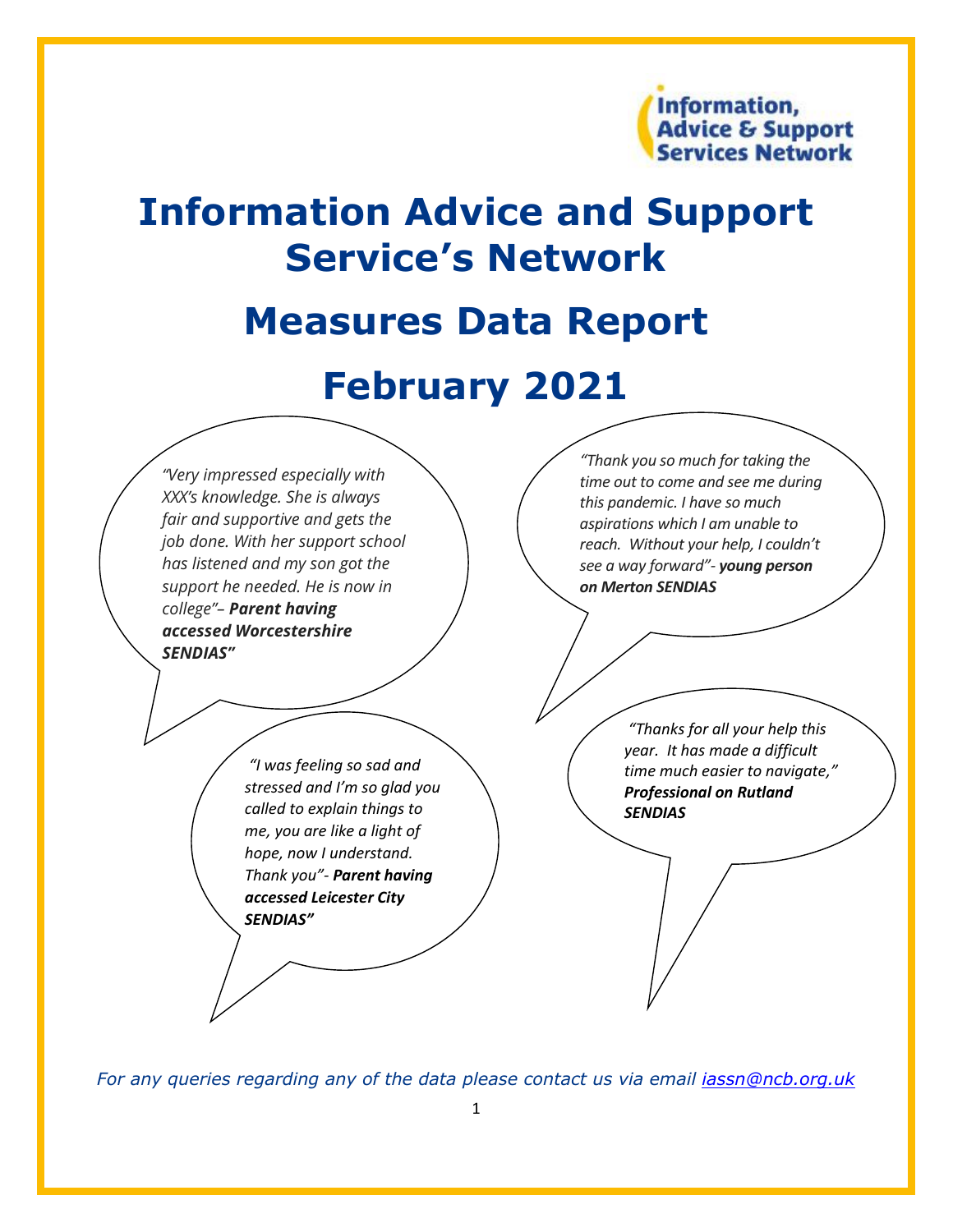# **Table of Contents**

# Contents

| $\label{eq:1} \mbox{Introduction} \,\, \ldots \,\, \ldots \,\, \ldots \,\, \ldots \,\, \ldots \,\, \ldots \,\, \ldots \,\, \ldots \,\, \ldots \,\, \ldots \,\, \ldots \,\, \ldots \,\, \ldots \,\, \ldots \,\, \ldots \,\, \ldots \,\, \ldots \,\, \ldots \,\, \ldots \,\, \ldots \,\, \ldots \,\, \ldots \,\, \ldots \,\, \ldots \,\, \ldots \,\, \ldots \,\, \ldots \,\, \ldots \,\, \ldots \,\, \ldots \,\, \ldots \,\, \ldots \,\, \ldots \,\, \ldots \,\,$ |  |
|-----------------------------------------------------------------------------------------------------------------------------------------------------------------------------------------------------------------------------------------------------------------------------------------------------------------------------------------------------------------------------------------------------------------------------------------------------------------|--|
|                                                                                                                                                                                                                                                                                                                                                                                                                                                                 |  |
|                                                                                                                                                                                                                                                                                                                                                                                                                                                                 |  |
|                                                                                                                                                                                                                                                                                                                                                                                                                                                                 |  |
|                                                                                                                                                                                                                                                                                                                                                                                                                                                                 |  |
|                                                                                                                                                                                                                                                                                                                                                                                                                                                                 |  |
|                                                                                                                                                                                                                                                                                                                                                                                                                                                                 |  |
| Q4 What difference do you think our information, advice or support has made for you?11                                                                                                                                                                                                                                                                                                                                                                          |  |
|                                                                                                                                                                                                                                                                                                                                                                                                                                                                 |  |
|                                                                                                                                                                                                                                                                                                                                                                                                                                                                 |  |
|                                                                                                                                                                                                                                                                                                                                                                                                                                                                 |  |
|                                                                                                                                                                                                                                                                                                                                                                                                                                                                 |  |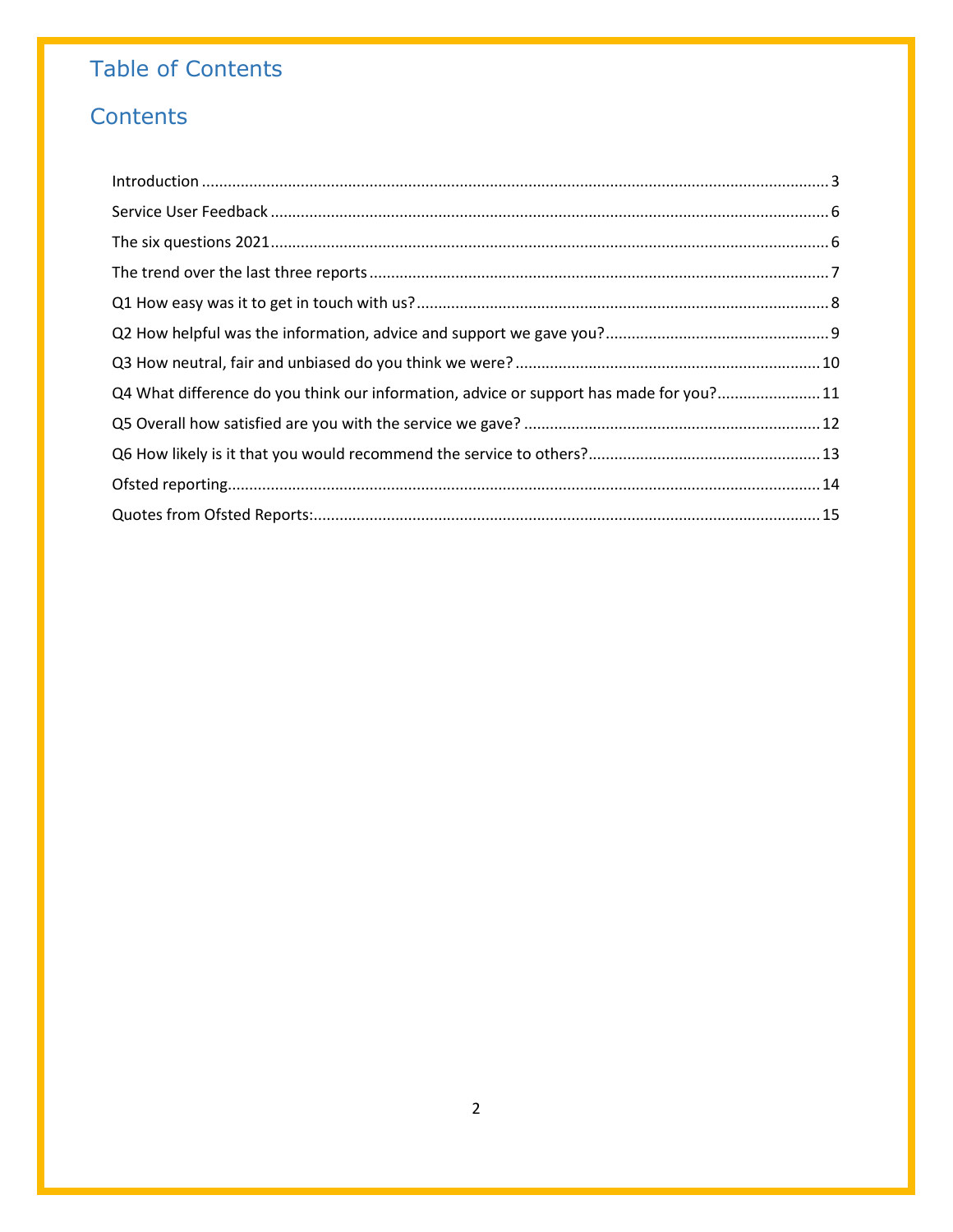# <span id="page-2-0"></span>**Introduction**

### **The IASSN Team**

As part of the [Children and Families Act 2014](https://councilfordisabledchildren.org.uk/help-resources/resources/summary-children-and-families-act) it is a legal requirement that all local authorities ensure children and young people with Special Educational Needs and/or Disabilities [\(SEND\)](https://www.england.nhs.uk/learning-disabilities/care/children-young-people/send/) and their parents have access to an impartial [Information, Advice and Support \(IAS\) service.](https://councilfordisabledchildren.org.uk/information-advice-and-support-services-network/about/what-do-ias-services-do) The IASSN team are there to support those services.

We do this by:

- Working with the **[SENDIAS](https://councilfordisabledchildren.org.uk/information-advice-and-support-services-network/find-your-local-ias-service)** services to ensure they have the resources and training to provide high quality information, advice and support to children, young people and parents in their area.
- Listening to, and working with SENDIAS services to understand their challenges and successes in order to feedback to the [DfE](https://www.gov.uk/government/organisations/department-for-education) to implement positive and necessary change.
- Working with SENDIAS services and other stakeholders to develop and promote the [Standards](https://councilfordisabledchildren.org.uk/information-advice-and-support-services-network/resources/minimum-standards-iass) for SENDIAS services.

The IASSN are funded by the Department for Education [\(DfE\)](https://www.gov.uk/government/organisations/department-for-education)

### **This report**

This report explores in detail two measures (further to self-evaluation) as to how SENDIAS services are perceived by service users and by Ofsted. This report is designed to be part of creating a national picture. It can be best used alongside the previous [data report.](https://councilfordisabledchildren.org.uk/information-advice-and-support-services-network/resources/iassn-first-phase-data-report-1920)

### **Service User Feedback**

We asked all 152 services to submit 30+ pieces of service user feedback from the feedback they collect over the course of the year. We received feedback from 87 of 152 services, the same as last year. The comparisons looks like this: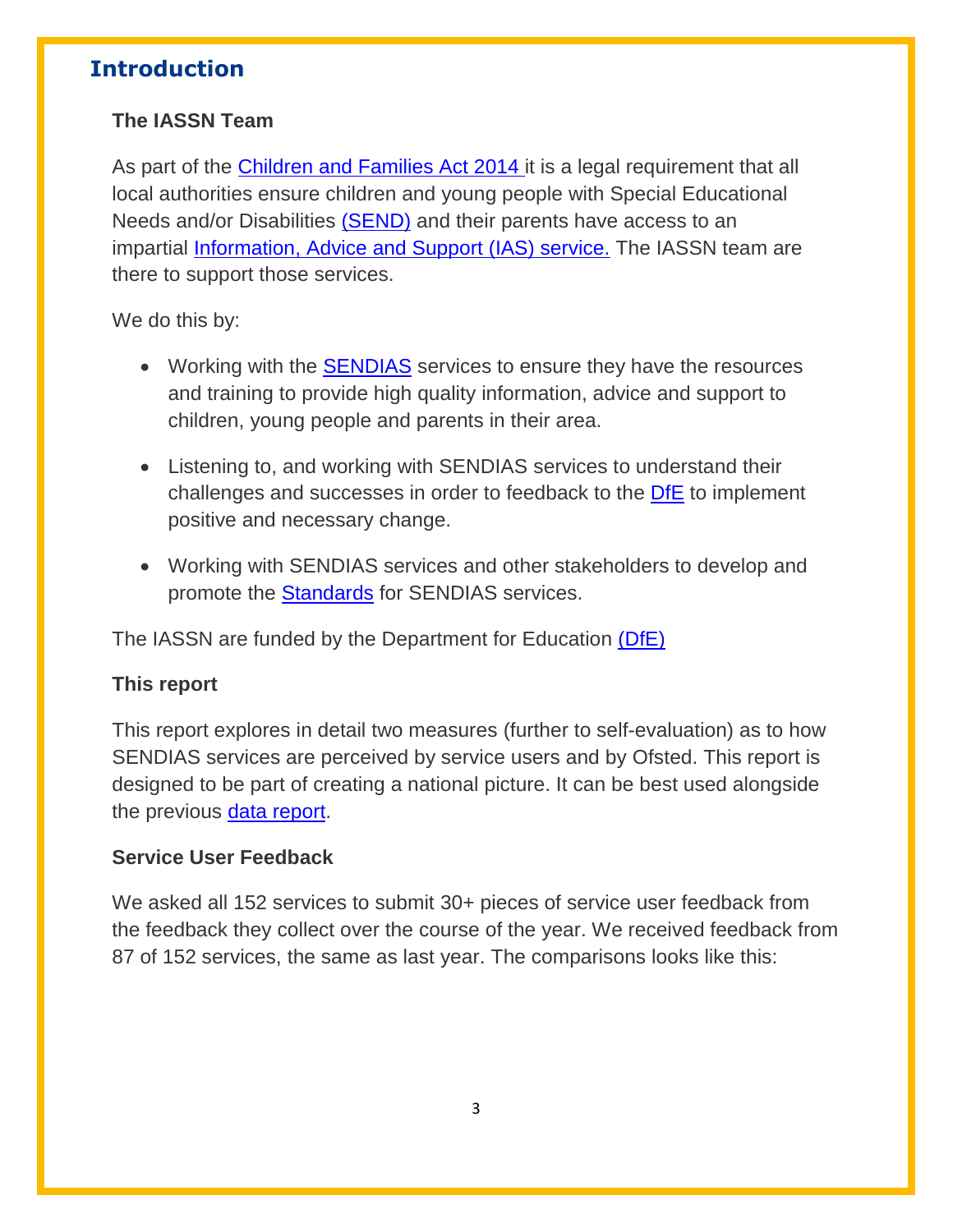|                                                 | 2019-2020 | 2020-2021 |
|-------------------------------------------------|-----------|-----------|
| <b>Number of services</b><br>providing feedback | 87        | 87        |
| <b>Total pieces of</b><br>feedback.             | 4624      | 6734      |
| <b>Average per service</b>                      | 53        | 77        |
| <b>From parents</b>                             | 3528      | 3625      |
| From Children (0-16)                            | 27        | 12        |
| From young people<br>$(16-25)$                  | 146       | 132       |
| <b>Unspecified</b>                              | 923       | 2965      |

We also received additional young persons and parent' feedback that didn't fit the survey format, in the form of quotes, some of which we have included.

### **Ofsted**

We have analysed the 35 Ofsted reports since the last report to consider how SENDIAS's were framed and to pull out comments regarding SENDIAS services.

### **Conclusion**

This National Measures Report contributes to an overview of service user feedback from parents, children and young people combined with feedback from Ofsted reports.

This report can best be used in conjunction with the data report to compare and contrast your service within the national picture. That data report can be found on our [website.](https://councilfordisabledchildren.org.uk/information-advice-and-support-services-network/resources/ias-services-annual-reports)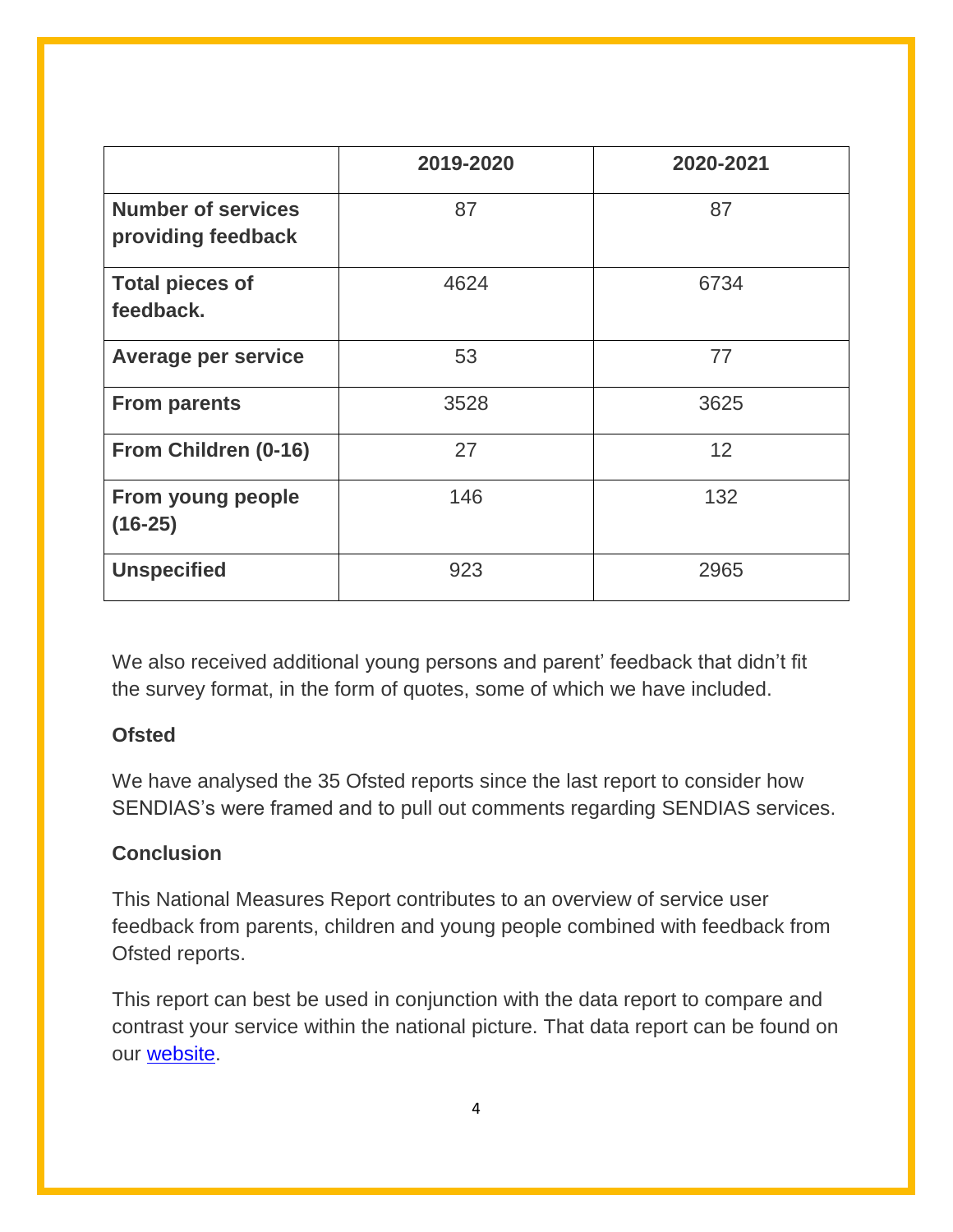This information will also be invaluable for us to promote and develop IAS services nationally.

### **Participating in this report**

Participation in this report was voluntary but contribution to the national picture ensures we can present the impact of SENDIAS services and the outcomes for those accessing those services. This provides valuable information when working with funders or when exploring development, focus, outcomes and outputs of the service. Thank you to all who submitted.

Data will also play a key role in exploring service's challenges and successes with regards to [Minimum Standards](https://councilfordisabledchildren.org.uk/information-advice-and-support-services-network/resources/minimum-standards-iass) and therein, discussion with funders and learning for all.

If you feel any of this data is inaccurate please get in touch with any queries or updates.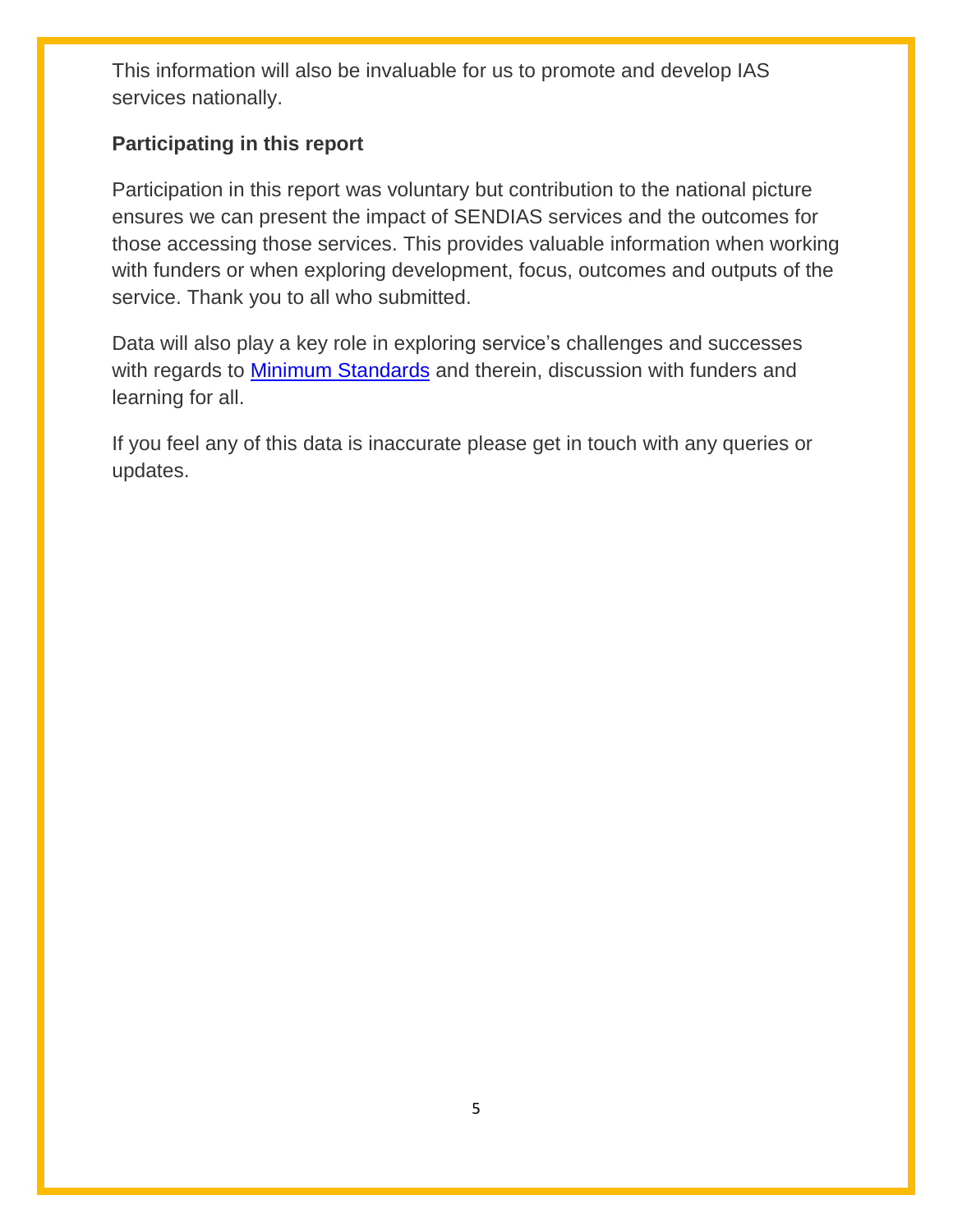# **Service User Feedback**

# **The six questions 2021**

<span id="page-5-1"></span><span id="page-5-0"></span>

| <b>Questions</b>                                                                        | Mean Score across 4624 survey responses from<br>87 services |
|-----------------------------------------------------------------------------------------|-------------------------------------------------------------|
|                                                                                         | (score 0-4 with 0 being negative and 4 positive)            |
| Q1 How easy was it to get in touch with us?                                             | 3.58                                                        |
| Q2 How helpful was the information, advice and<br>support we gave you?                  | 3.76                                                        |
| Q3 How neutral, fair and unbiased do you think<br>we were?                              | 3.80                                                        |
| Q4 What difference do you think our information,<br>advice or support has made for you? | 3.53                                                        |
| Q5 Overall how satisfied are you with the service<br>we gave?                           | 3.71                                                        |
| Q6 How likely is it that you would recommend<br>the service to others?                  | 3.80                                                        |
| <b>Total</b>                                                                            | 3.72                                                        |

This overview shows how highly the work of SENDIAS is valued by those who use it.

That service users, on average, score 3.72 out of 4 over the questions shows us that even in times of crisis as we have experienced over the previous year and the pandemic, services continue to be thought of very highly by those that access them and continue to work to a very high professional standard.

Consistently we see question 4 with the lowest score. This is maybe because not everyone that accesses their SENDIAS will get their desired outcome (i.e. school place or an EHCP) but equally this may be something that services want to explore further

The contrast between question 4 and question's 3 and 6 suggests we can assume that even some of those that didn't receive the outcome from which they were hoping, felt the information was fair, unbiased and neutral and would recommended their service to others.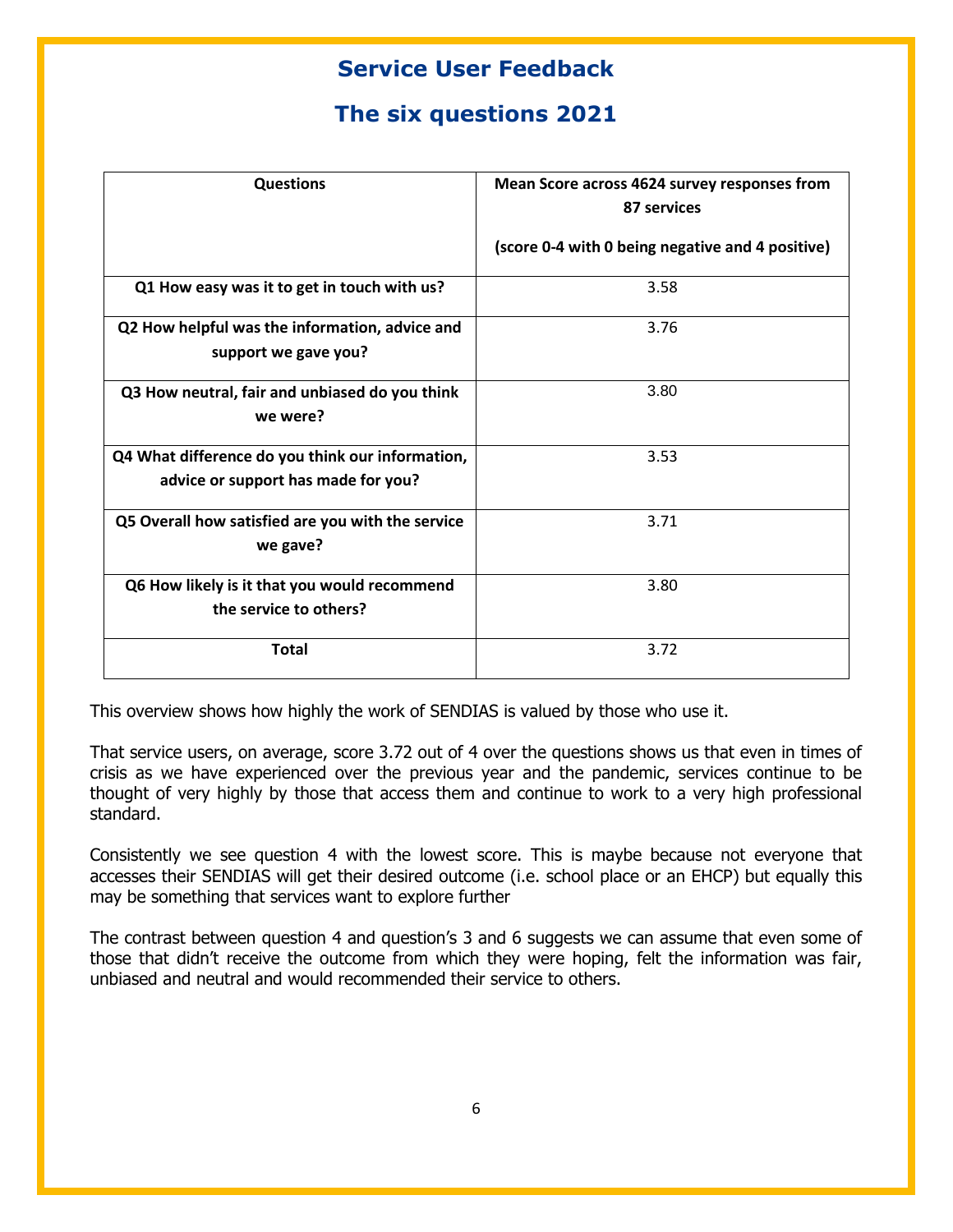|  |  | The trend over the last three reports |  |
|--|--|---------------------------------------|--|
|--|--|---------------------------------------|--|

<span id="page-6-0"></span>

| <b>Questions</b> | 2018-19 Mean scores | 2019-20 Mean scores | 2020-2021 Mean Scores |
|------------------|---------------------|---------------------|-----------------------|
| Q <sub>1</sub>   | 3.50                | 3.58                | 3.59                  |
| Q <sub>2</sub>   | 3.70                | 3.76                | 3.72                  |
| Q <sub>3</sub>   | 3.70                | 3.80                | 3.85                  |
| Q <sub>4</sub>   | 3.40                | 3.53                | 3.60                  |
| Q <sub>5</sub>   | 3.60                | 3.71                | 3.72                  |
| Q <sub>6</sub>   | 3.70                | 3.80                | 3.81                  |
| Mean<br>total    | 3.60                | 3.7                 | 3.72                  |



Year on year the mean score given by those that access SENDIAS services is improving. This is impressive, especially during a pandemic year that impacted services and service capacity nationally. It could also be considered alongside the increase in joint commissioning and funding explored in the first phase data report.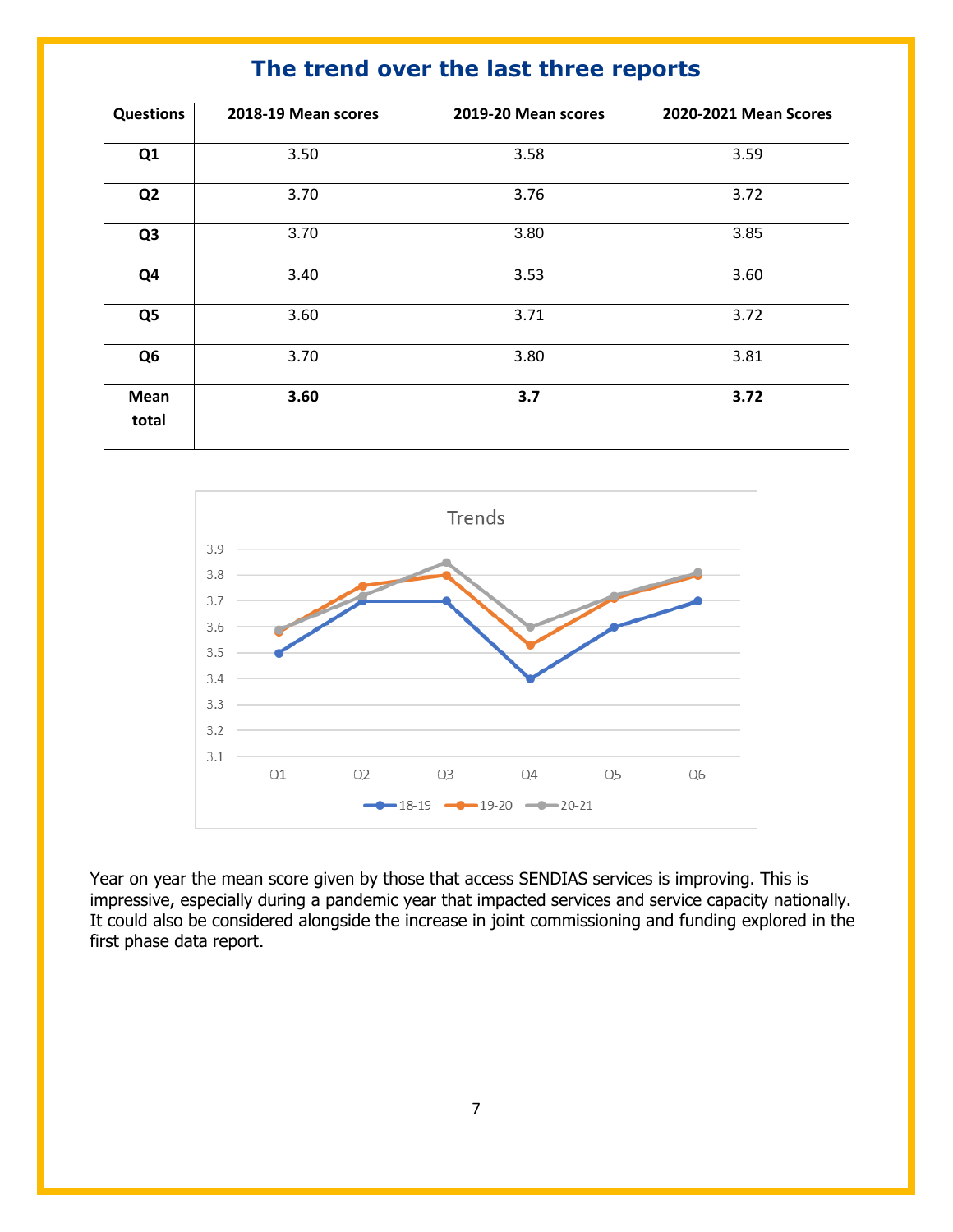## <span id="page-7-0"></span>**Q1 How easy was it to get in touch with us?**

*'It was great to have somebody contact me right away giving me advice and support for myself and my child. I have felt reassured that if I become stuck with any paperwork I need to complete for the EHCP that the service can help me,' Parent, Walsall SENDIAS*

"*The SENDIASS Manager is always fantastic and explains everything to me. Always at the end of a phone or email when I have any questions,"* **Parent***, Hartlepool SENDIAS*



(Scale-  $0 - 4$  with 0 being not at all and 4 being very.)

#### **From this 2020/21 report:**

- Mean score: 3.59
- 91% of respondents rather their IAS positively
- 3% of respondents rated the IAS's negatively

#### **From the 19/20 report:**

- o Mean score: 3.58
- o 90% of respondents rated the IAS's positively
- o 3% of respondents rated the IAS's negatively

- o Mean score: 3.50
- o 90.8% of respondents rated the IASS positively.
- o 2.8% gave a negative rating.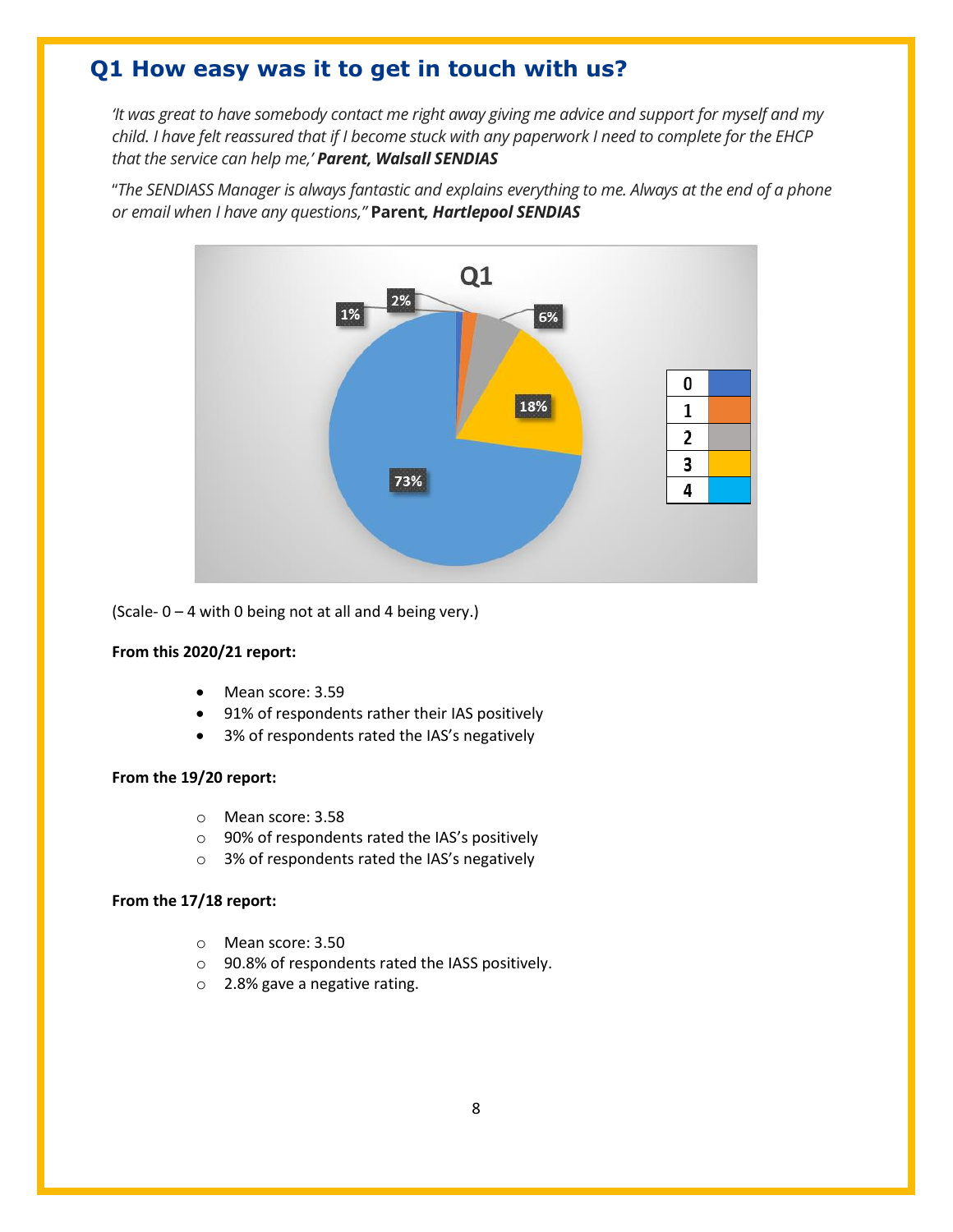# <span id="page-8-0"></span>**Q2 How helpful was the information, advice and support we gave you?**

*'Very helpful and answered every question that we asked with great detail and allowed us to understand the whole process. Overall very satisfied with the service,' North Lincolnshire SENDIAS*

*'When I first spoke to XXX in Hereford I was worried for XXX's future and finding an appropriate educational setting. The EHCP process was daunting, and as a parent of a child with a medical condition and SEN I was constantly worrying about providing the right information to secure a good outcome. XXX was so helpful and calming. She was knowledgeable and explained the process and more importantly each person's responsibility and that it didn't all fall on my shoulders as XXX's parent,' – Feedback for Herefordshire SENDIAS*



(Scale- 0 – 4 with 0 being not at all and 4 being very.)

#### **From this 2020/21 report**

- Mean score: 3.72
- 95% of respondents rated the IAS's positively
- 2% of respondents rated the IAS's negatively

#### **From the 19/20 report:**

- o Mean score: 3.76
- o 90% of respondents rated the IAS's positively
- o 3% of respondents rated the IAS's negatively

- o Mean score: 3.70
- o 94.5% of respondents rated the IASS positively.
- o 1.8% gave a negative rating.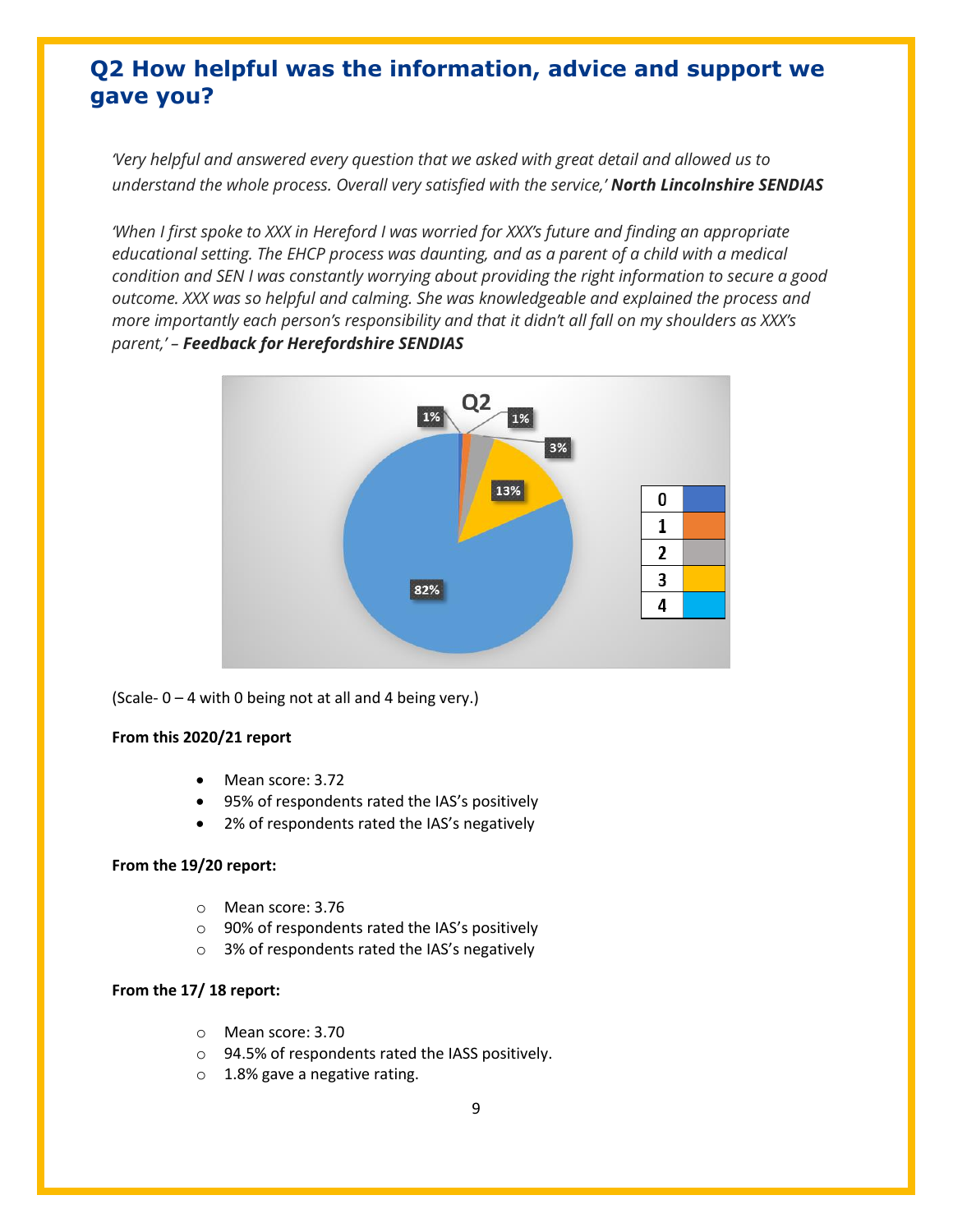# <span id="page-9-0"></span>**Q3 How neutral, fair and unbiased do you think we were?**

*'Great to have a chat with someone who was unbiased, but had up to date knowledge and understanding,' Parent feedback, Herefordshire*



'Don't feel like I'm on my own. Feel like SENDIASS are the Switzerland of services,' **feedback for** *Blackpool SENDIAS* 

(Scale-  $0 - 4$  with 0 being not at all and 4 being very.)

#### **From this 2020/21 report:**

- Mean score: 3.85
- 96% of respondents rather the IAS positively
- 1% of respondents rated the IAS negatively

#### **From the 19/20 report:**

- o Mean score: 3.80
- o 95% of respondents rated the IAS's positively
- o 2% of respondents rated the IAS's negatively

- o Mean score: 3.70
- o 95.2% of respondents rated the IASS positively.
- o 1.7% gave a negative rating.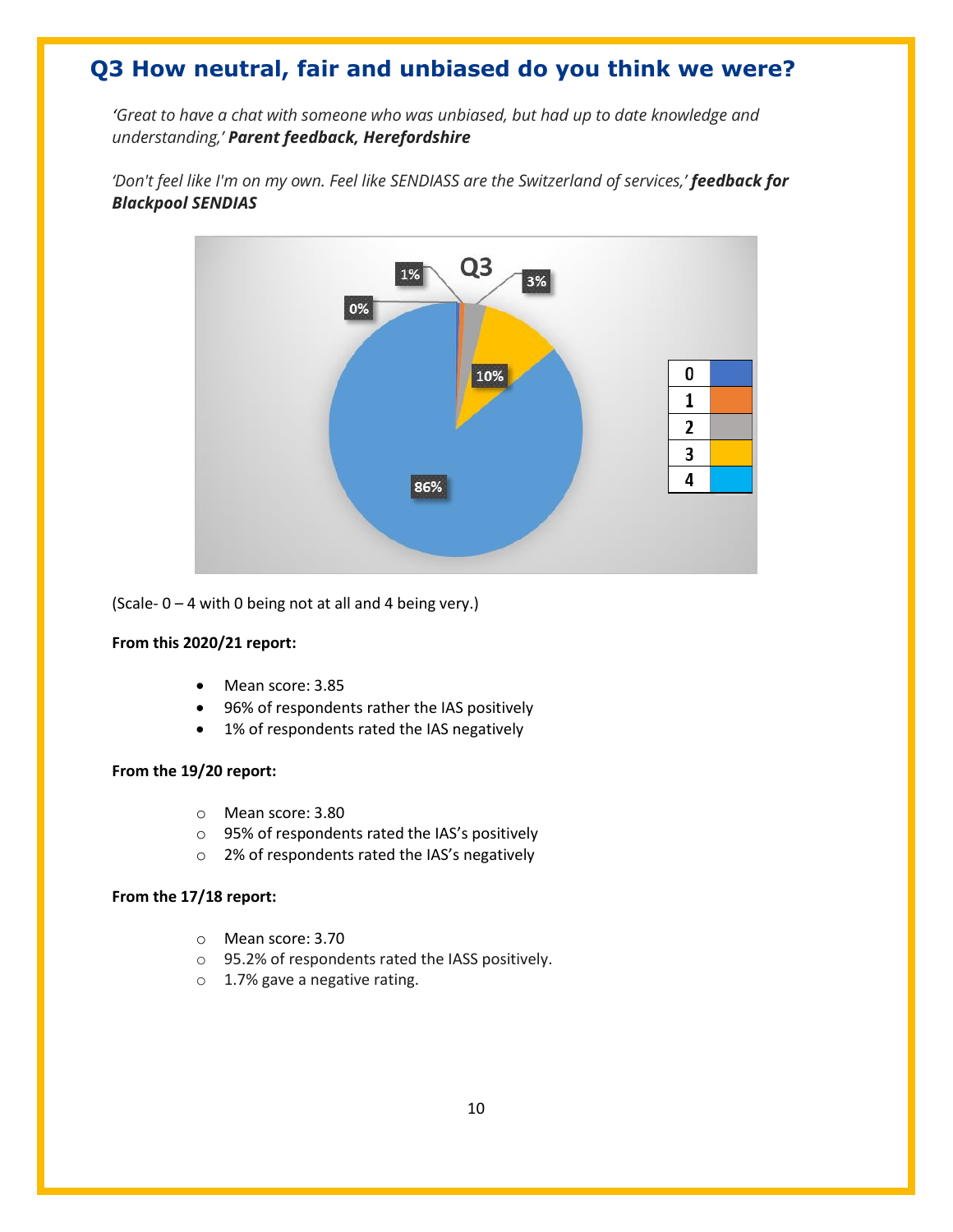## <span id="page-10-0"></span>**Q4 What difference do you think our information, advice or support has made for you?**

*'You are awesome, because of your help for the first time ever I could speak in a meeting about me. Thanks, Thanks, Thanks,' feedback for Oldham SENDIAS*

"*The service supported me through the EHCP process to completion. Without the support I feel there would have been delays in the completion of the plan and my child receiving the right support,' Parent feedback for Hartlepool SENDIAS* 



(Scale-  $0 - 4$  with 0 being none and 4 being a lot

#### **From this 2020/21 report**

- Mean score: 3.60
- 92% of respondents rather the IAS positively
- 3% of respondents rated the IAS negatively

#### **From this 2019 report:**

- o Mean score: 3.53
- o 88% of respondents rated the IAS's positively
- o 5% of respondents rated the IAS's negatively

#### **From the 2017 report:**

- o Mean score: 3.40
- o 89.3% of respondents rated the IASS positively.
- o 3.9% gave a negative rating.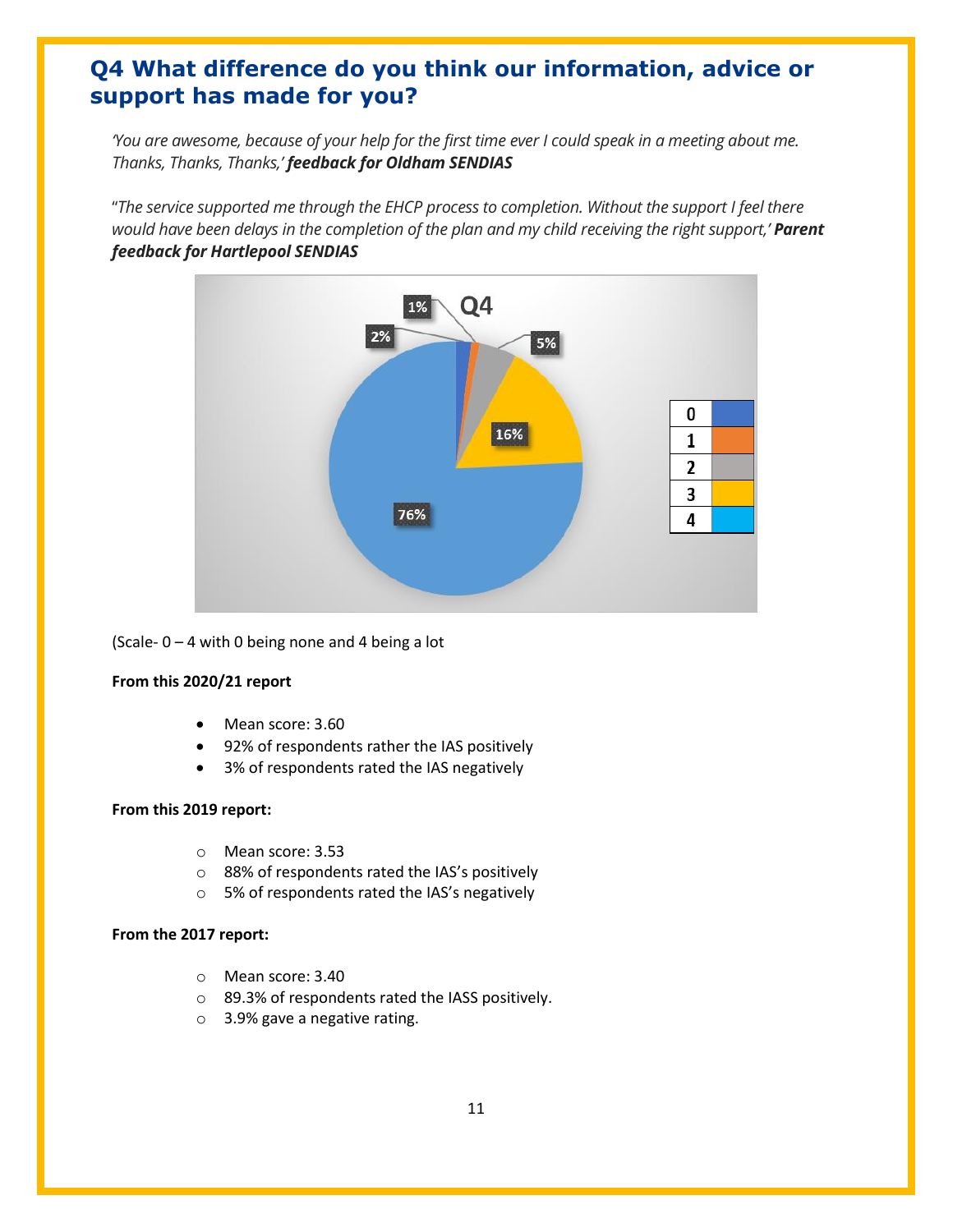# <span id="page-11-0"></span>**Q5 Overall how satisfied are you with the service we gave?**

*'We need you to continue doing what you do without barriers. Funding is an issue all round. You are a testimony of excellence considering funding struggles,' feedback for Birmingham SENDIAS*

*'X really listened to what i had to say, and was really supportive helping with my annual review,' feedback for Wolverhampton SENDIAS* 



(Scale- 0 – 4 with 0 being not at all and 4 being very.)

#### **From this 2020/21 report:**

- Mean score: 3.71
- 95% of respondents rather the IAS positively
- 2% of respondents rated the IAS negatively

#### **From this 19/20 report:**

- o Mean score: 3.71
- o 92% of respondents rated the IAS's positively
- o 3% of respondents rated the IAS's negatively

- o Mean score: 3.60
- o 94.5% of respondents were positively satisfied with their IASS.
- o 2.6% gave a negative rating.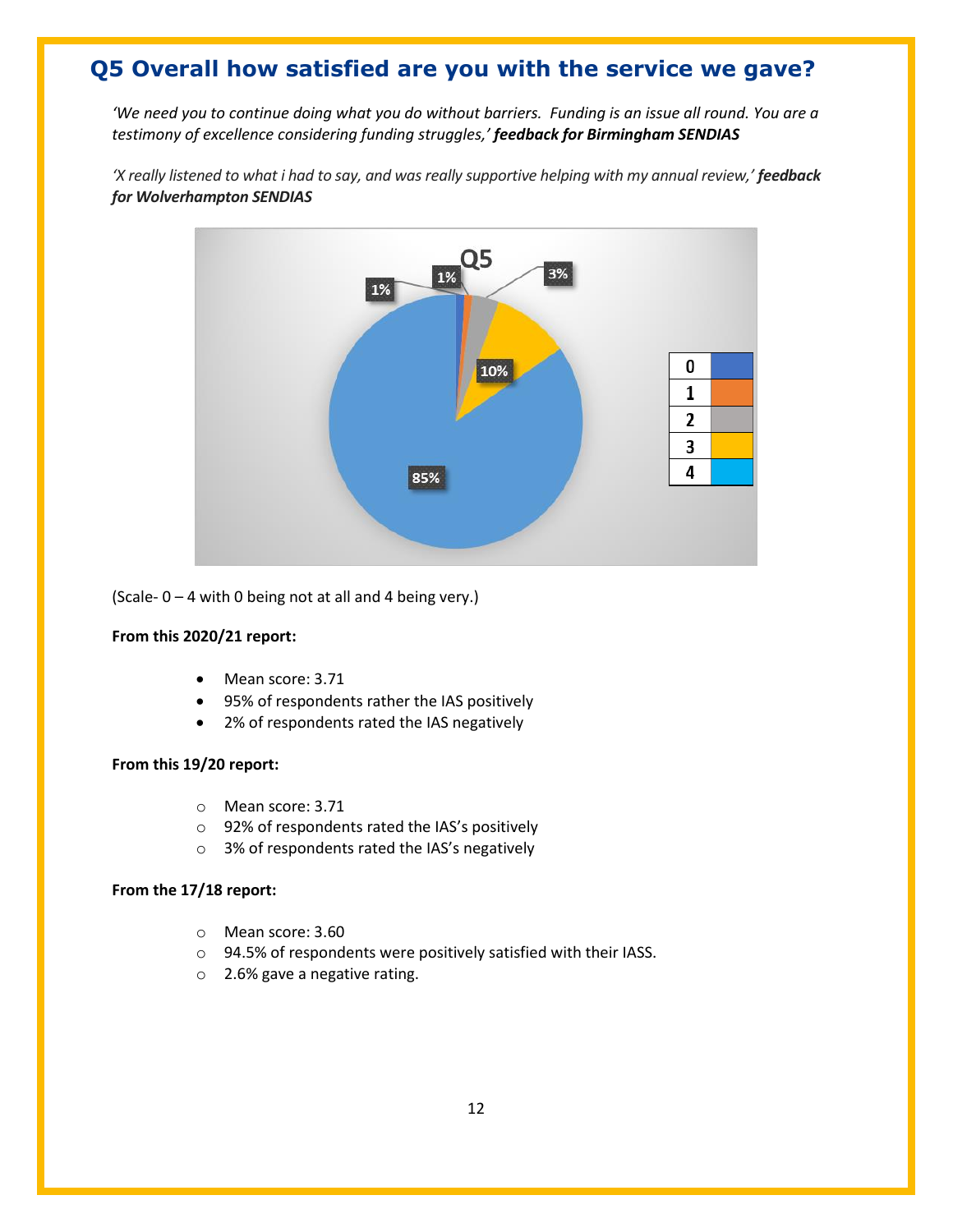# <span id="page-12-0"></span>**Q6 How likely is it that you would recommend the service to others?**

*'I would recommend the service to others. There was no judgement from advisors. When my advisor went on holiday I was passed on to XXX who picked up my case to ensure that I wasn't just left alone,' parent, Worcestershire SENDIAS*

*'I will seek assistance again as the process goes forward. The law regarding SEND is a minefield and parents need this support thank you,' Parent, Walsall SENDIAS* 



(Scale- 0 – 4 with 0 being not at all and 4 being very.)

#### **From this 2020/21 report:**

- Mean score: 3.81
- 96% of respondents rather the IAS positively
- 2% of respondents rated the IAS negatively

#### **From the 19/20 report:**

- o Mean score: 3.80
- o 95% of respondents rated the IAS's positively
- o 2% of respondents rated the IAS's negatively

- o Mean score: 3.70
- o 96.3% of respondents would positively recommend their IASS to others.
- o 2.2% gave a negative rating.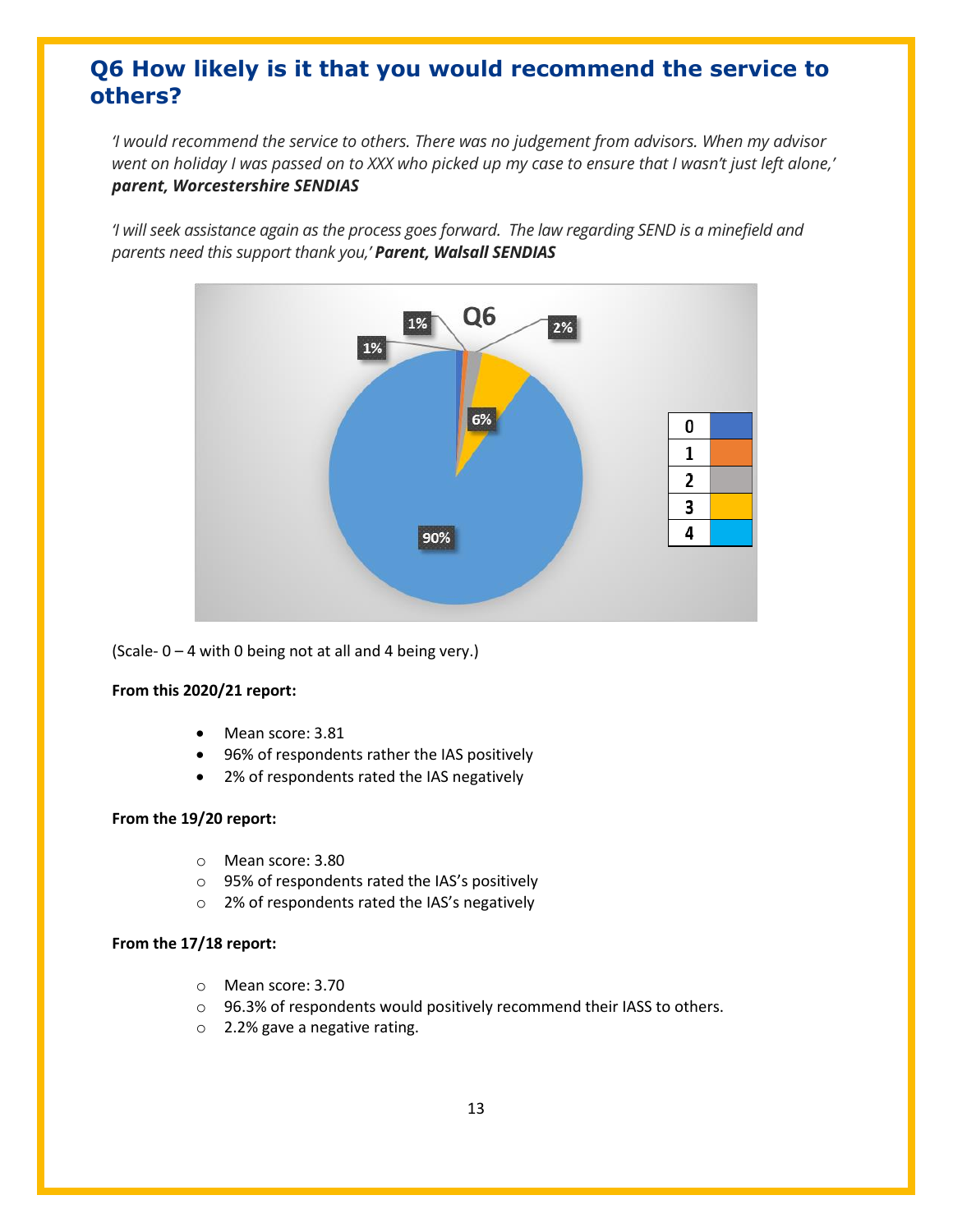# **Ofsted reporting**

<span id="page-13-0"></span>Alongside service user feedback we have been monitoring IAS mentions within Ofsted reports to compare and contrast how IAS's look within the bigger picture. We have 35 further Ofsted Reports to consider from last year. This is significantly less than the previous year, as the previous year was the first year we included Ofsted reports and drew on data from the previous 2.5 years.

Of those 35 from this year 20 (57%) received a written letter of action. 7 were re-visits

Of IAS mentions we divided the comments into four categories for ease, where the mention was positive, where the mention contained both positives and challenges, where the mention was not positive and where there was no mention at all.

|                                                                                                                          | Count<br>19/20<br>report | % of<br>total<br>19/20<br>report | Count<br>20/21<br>report | $%$ of<br>total<br>20/21<br>report |
|--------------------------------------------------------------------------------------------------------------------------|--------------------------|----------------------------------|--------------------------|------------------------------------|
| IAS reported as being seen as positive by<br>service users and as meeting minimum<br>standards/code of practice          | 49                       | 53%                              | 21                       | 60%                                |
| IAS reported as being seen as positive by<br>service users but areas of improvement needed<br>to meet minimum standards. | 9                        | 10%                              | 5                        | 14%                                |
| Reported as needing to improve image as seen<br>by service users and to meet the minimum<br>standards                    | 5                        | 5%                               | $\overline{\phantom{a}}$ | 6%                                 |
| No mention of SENDIAS service in Ofsted report                                                                           | 29                       | 32%                              | $\overline{\mathbf{z}}$  | 20%                                |
| Total                                                                                                                    | 92                       | 100%                             | 35                       | 100%                               |

The main positives we can draw from this is that SENDIAS services continue to increase in visibility with a decrease of 12% since the last report in reports that don't mention SENDIAS at all. It is also, of course, positive to note the 7% increase in positive mentions.

And lastly, with 20 out of 35 Ofsted reports resulting in a written statement of action, denoting a poor Ofsted report, we can see once again that even when 57% of reports are overridingly negative, 75% of those that mention SENDIAS are positive, and 92% of them mention positive elements. This shows that as with the previous report, SENDIAS services are seen positively by Ofsted, even when the Local Area is found to be needing improvement.